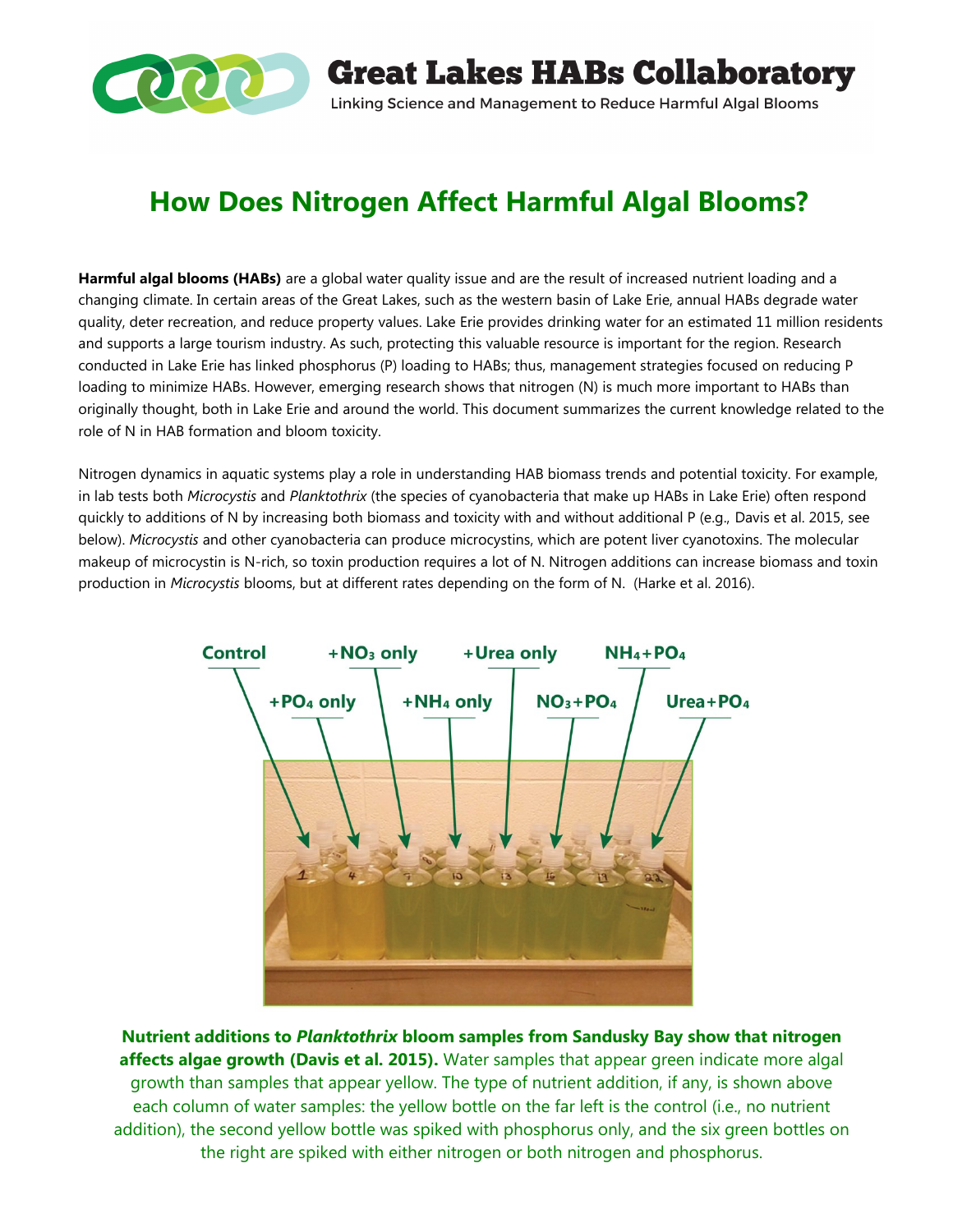# **What are the different forms of nitrogen and why is this important?**

In water, N occurs in several different dissolved forms. These N forms influence communities of algae and cyanobacteria in different ways, based largely on their abilities to convert the different N forms into biomass and compete with other organisms. Regardless of the N form, cyanobacteria must convert N to ammonium (NH<sub>4</sub>+) within the cell before they can use it for biomass or toxin production. Ammonium is also the easiest N form for primary producers to acquire and transport into the cell. Nitrate and nitrite ( $NO_3/NO_2$ ) must be actively transported into the cell and converted to ammonium, which, in turn, requires energy and micronutrients, such as iron. For atmospheric nitrogen gas  $(N_2)$  gas fixation performed by some HABs, this energy requirement is severe and can limit bloom size and toxicity. A depiction of the differences in N bioavailability can be seen below.



**Depiction of the bioavailability of different forms of N to cyanobacteria.**  Ammonium  $(NH_4+)$  is the most efficient and does not require substantial effort to by cyanobacteria to make N bioavailable for use in biomass or toxicity production. By contrast, atmospheric nitrogen (N2) requires considerable energy before N is bioavailable.

#### **How does nitrogen enter the Great Lakes?**

The primary sources of N to the Great Lakes are agricultural runoff, municipal wastewater treatment plant effluent, and atmospheric deposition (see below). Agricultural runoff of fertilizer and manure, as well as other agricultural sources (N fixation, mineralization of organic matter in soil, and residue from plant decay), are the largest sources of N entering Lake Erie. Most N that enters Lake Erie from tributaries, especially in areas with a high proportion of agriculture, is in the soluble form, nitrate (NO<sub>3</sub>; Bullerjahn et al. 2016). Studies of agricultural runoff show that much of the N leaving farm fields as nitrate does so through subsurface drainage pipes, rather than by surface runoff. In fact, nitrate losses from farm fields are often correlated with subsurface drainage intensity in the Midwest. In addition to N inputs, N recycling within the Lake helps sustain the annual summer bloom.



**Sources of N to Lake Erie based on the USGS SPARROW model (Robertson and Saad 2011).**  For more information, visit: https://water.usgs.gov/nawqa/sparrow/mrb/3.html.